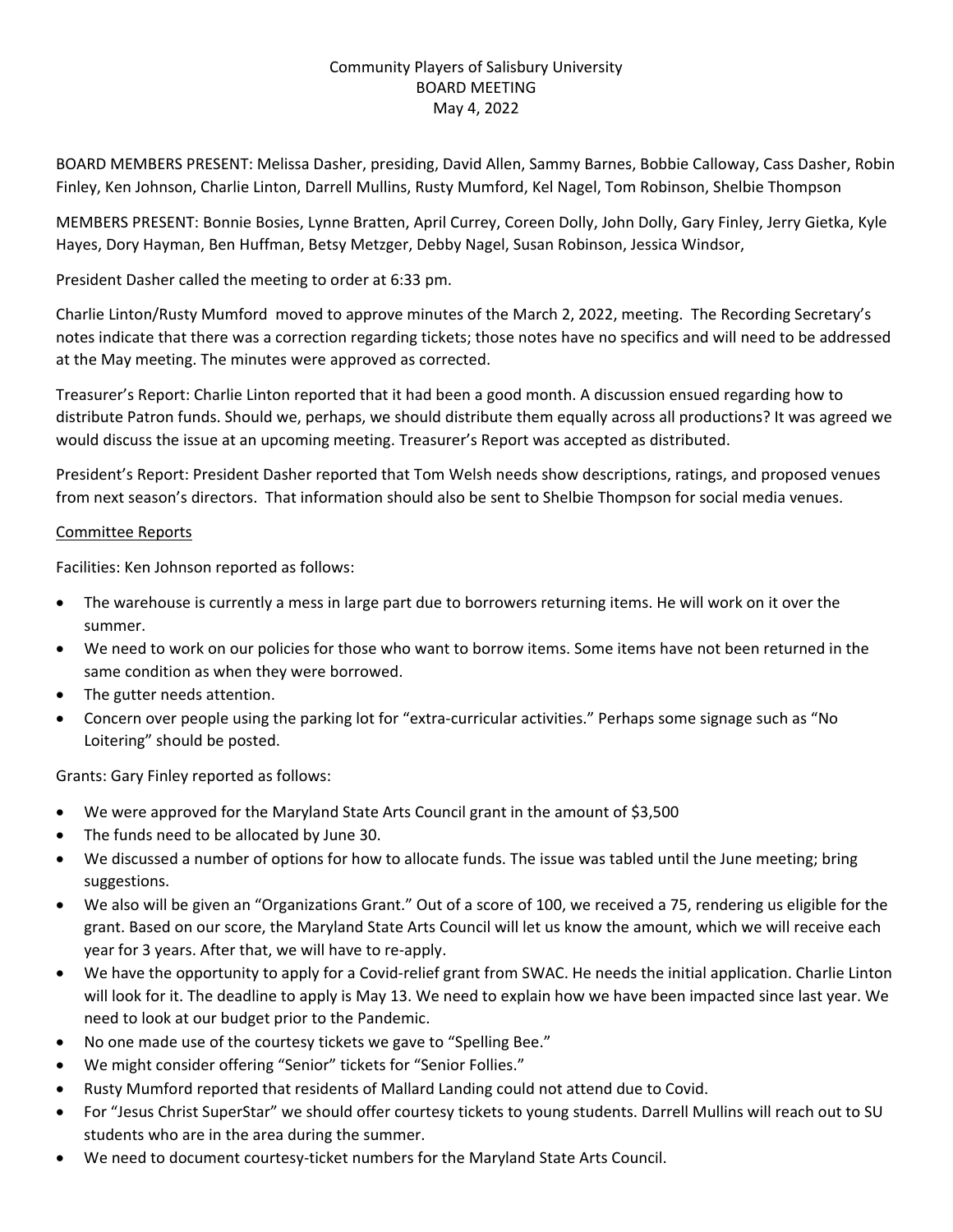- Robin Finley suggested that perhaps we could have an event, perhaps a "Reading" for Black History Month.
- Debby Nagel suggested we reach out to churches to publicize "SuperStar."
- Jerry Gietka suggested we reach out to homeless organizations for courtesy tickets.
- Cass Dasher suggested we reach out to the Fenix Youth Project organization for courtesy tickets.
- Any suggestions on recipients of courtesy tickets should be sent to Gary Finley.

Hospitality: Rusty Mumford reported as follows:

- Do we want to have a Barbecue this summer?
- Do we want a Kick-Off dinner for the upcoming season?
- We should discuss this at future meetings.

House: Kel Nagel reported as follows:

- 1. He will not be continuing as House Manager.
	- Betsy Metzger has agreed to take on that role. She will need help, especially for "Jesus Christ SuperStar" ushers.

Lifetime Achievement Award: Pete Cuesta reported as follows: No report

Membership: Cass Dasher reported as follows:

- Reminded us to be current on membership in order to be able to vote in the Board of Directors election at the June meeting.
- Pay by August or September.

Newsletter: Rusty Mumford reported as follows:

- Reminder that the deadline for submitting newsletter content is the  $15<sup>th</sup>$  of each month
- The May newsletter will go out once we know the nominees for Board seats.

Nominating: No report. An update will be covered in New Business.

Patrons: Kel Nagel reported Patron letters will go out in July

Production: No Report

Publicity: Debby Nagel reported as follows:

- She will be out of town in July.
- Sharon Benchoff will send season information to SWAC for their calendar.

Scholarship: Lynne Bratten reported as follows:

- Scholarships were presented to recipients in a nice ceremony.
- She read a letter of thanks from recipient Lilly Dasher

Social Media: Shelbie Thompson reported as follows:

- It was a good month
- Reached 44,000 accounts in April
- Posted scholarship winners
- Posted "Jesus Christ SuperStar" rehearsal photos
- Please share posts with social media friends and families.

Tickets: Rusty Mumford reported as follows: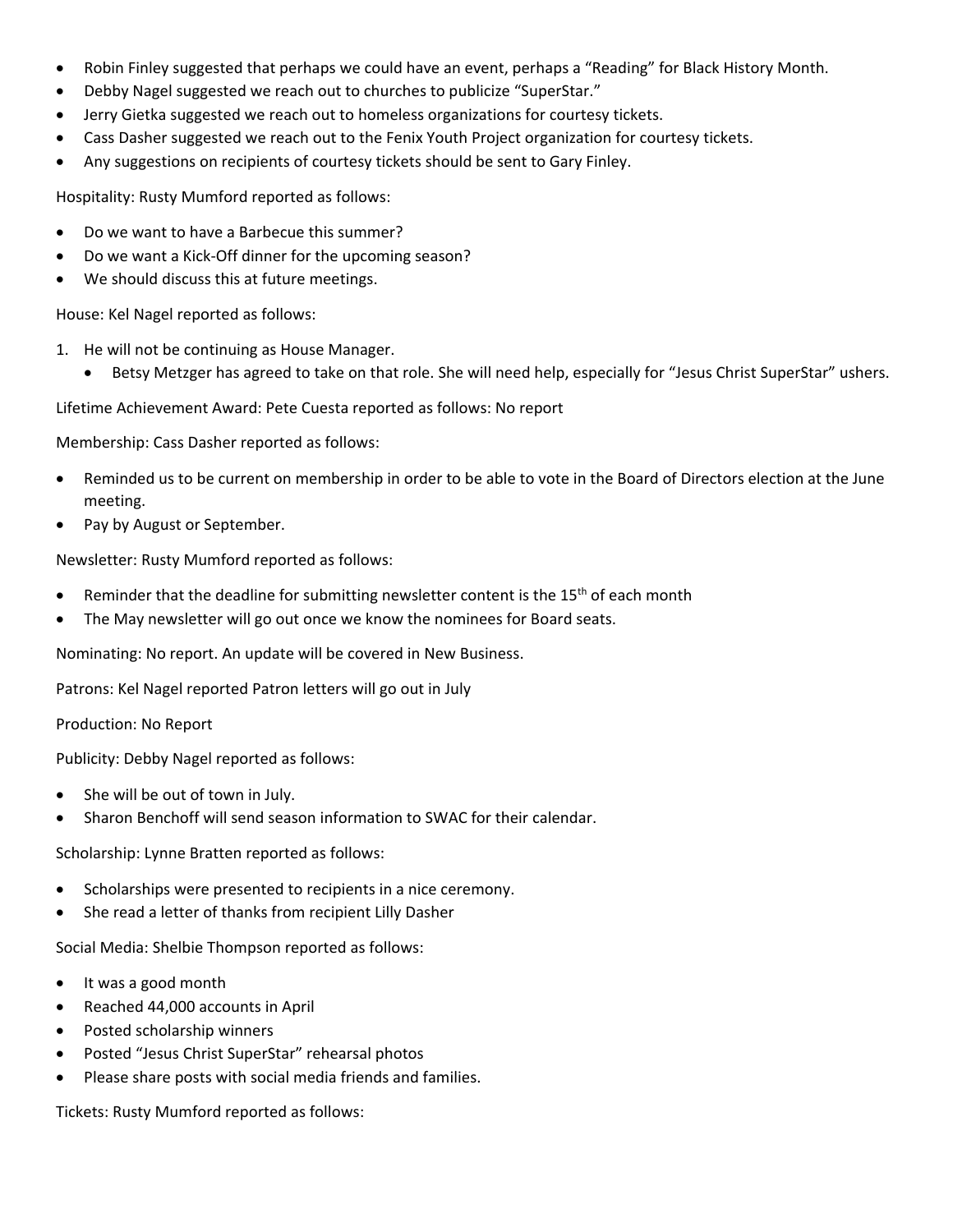- We have 22 tickets for cancelled performances of "Senior Follies." Those who purchased those have not responded to options presented. As such, we should consider them as donations.
- Overall, we sold 458 tickets to "Senior Follies."
- We did refund a few tickets.
- Some chose to exchange the "Senior Follies" tickets for performances of "SuperStar."
- We do absorb credit card fees for refunded tickets but the fees are minor.
- We had very few "no shows" for "Senior Follies."
- We have trained 4 people on how to use the "On The Stage" platform as the majority of "regulars" will be on stage for "SuperStar."

## Old Business

Board Nominations: It was reported that: .

- Tom Robinson for Vice‐President
- Darrell Mullins for Recording Secretary
- Rusty Mumford for Corresponding Secretary

Rusty Mumford/Kel Nagel moved to close nominations. Motion passed.

"Senior Follies:" Jerry Gietka reported as follows:

- The show was a financial and artistic success
- Appreciative of the cast and crew, especially in dealing with Covid obstacles.

"Jesus Christ SuperStar:" Melissa Casher, for Sharon Benchoff, reported as follows:

- The cast sounds great.
- Act 1 is fully blocked/choreographed.
- Act 2 is coming along nicely.
- Susan Robinson will soon begin orchestra rehearsals.

85th Season Fundraiser/Concert: Rusty Mumford reported as follows:

- He is in contact with Fred at Revival.
- He is developing materials for publicity.
- He suggests \$25 per ticket and waiting for Fred to confirm.
- This will be a win‐win for Players. Revival will provide staff for Social Media
- Rehearsals will begin after "Jesus Christ SuperStar" closes.
- Looking at August 5 and 6 for performance dates.
- The ASCAP Covid license is due for renewal. Cost is \$264.13

Rusty Mumford/Shelbie Thompson moved to renew the ASCAP license. Charlie Linton commented that if we join AACT we get a 10% discount on the ASCAP license. Tom Robinson amended the motion as follows: We should renew the ASCAP license for a fee up \$264.13. Motion passed.

Rusty also suggested that at the Revival event, we provide wine glasses as a gift to members who attend. He will provide pricing information at the June meeting. Cass Dasher will send him the current number of members.

Musician Fees: Darrell Mullins reported that he will survey area musicians who are familiar with the role of music director about appropriate stipends.

SWAC Fundraising Event: Melissa Dasher, for Sharon Benchoff, reported as follows:

3 songs were performed.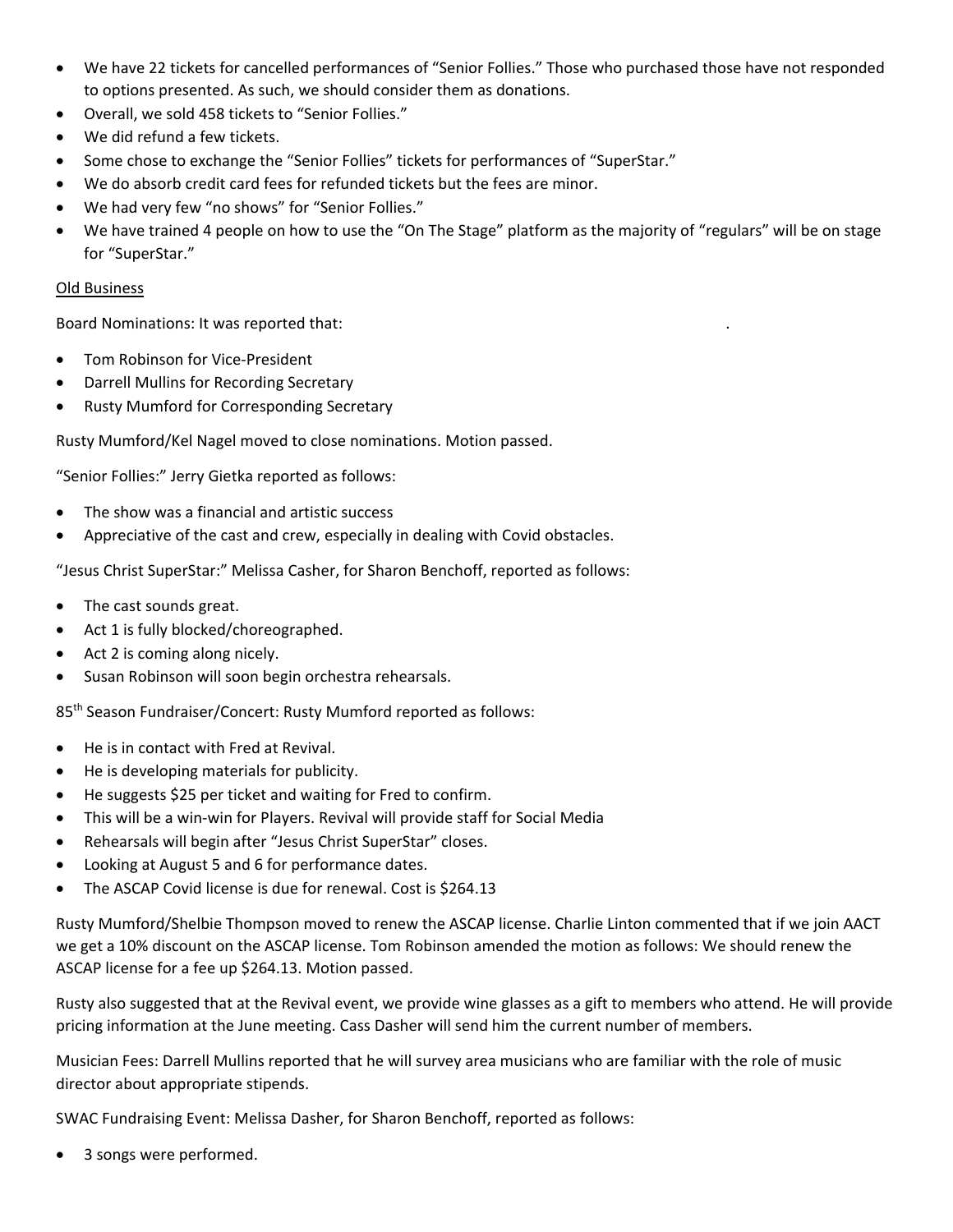- You could hear a pin drop.
- Put CPOS post-card in 50 "Friends of the Arts" gift bag.

#### Other Old Business

"Jesus Christ SuperStar" cast/crew ticket contest. Rusty Mumford reported that winning cast/crew member will win a \$50 gift card to Regal Cinemas.

CPOS T‐Shirts: Tom Robinson reported that t‐shirts are available for \$25. Let him know if you want one.

## New Business

Loading/Renting/Sets/Costumes/Props: Ken Johnson, for Sharon Benchoff, reported as follows:

- Concern about items that come back but not in the same condition as when borrowed.
- Concern that some items do not come back.
- We need to make sure that the appropriate person signs off
- Return materials to a specific platform so that Ken can make sure they get returned to the proper location.
- We need a better, clearer, policy.

Lynne Bratten reported similar concerns as follows:

- Can we implement a system that includes compensation to help refurbishing/replacing borrowed items?
- Should we use an invoice?
- Can we require that those who borrow costumes have them cleaned before returning them.
- The by-laws state that members can borrow but she is not always in the loop.

Jerry Gietka suggested that we have a policy with a financial penalty if violated.

Melissa Dasher suggested we put signs on every door regarding borrowing policy.

Matt Bogdan asked if the doors were "lockable."

David Allen commented that people may need access for other reasons.

Rusty Mumford suggested that there should be a "Section Heads" meeting to review/revise policy. Once done, the policy could be put on doors and in the newsletter.

Tom Robinson suggested that violators should no longer be allowed on the property.

Betsy Metzger commented that a monetary punishment should help in following policy.

Furnace Town Opportunity: Matt Bogdan reported as follows:

- In his role as "Special Productions Coordinator," we are welcome to perform at Furnace Town events.
- Furnace Town is a good venue for special productions.

Melissa Dasher commented as follows:

- Reminded us that Alexa Nastassi sent a link to a video about developing a Theatre Camp that would take place over two weeks resulting in a final performance.
- Melissa thinks this a good way to give back to the community. She works at Coastal Hospice which is planning camp for kids. This might be a good fit but perhaps for next year so that we have more time to prepare.
- Wor‐Wic is looking for someone to provide drama opportunity in the summer; this might be a good opportunity for Alexa. Rusty Mumford agreed.

Cass Dasher suggested we tell Alexa that we support her idea but next summer would be better.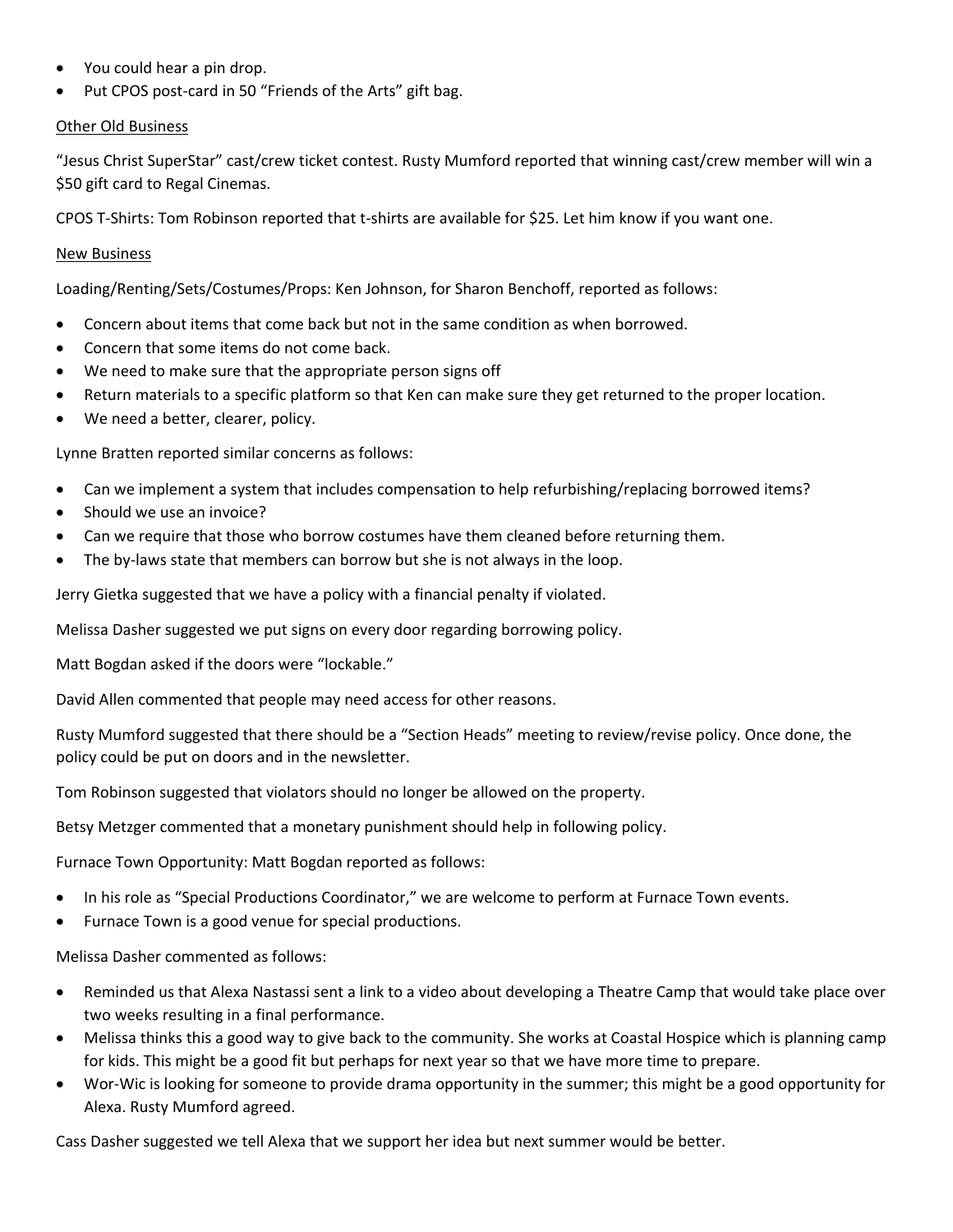Cass Dasher/David Allen moved to form a committee to explore the idea. Kel Nagel suggested we could use grant funds for the project. Jerry Gietka commented that he runs a similar program and would like to invite Alexa to apply to be an assistant for that program.

Special Productions: Matt Bogdan reported as follows:

- He proposes a production of "Winnie the Pooh."
- He completed the form that Melissa Dasher has shared with the Board.

Charlie Linton/Tom Robinson moved approval of the production. Rusty Mumford expressed concern about having two productions in the same month. Matt Bogdan responded that there would be no conflict with the 85<sup>th</sup> Season Fundraiser. Jerry Gietka commented that rehearsal/performances of "The Twain Show" interfered with rehearsal for "Senior Follies." Matt Bogdan responded that he accommodated all conflicts that actors put on the audition form.

Tom Robinson called the question. Motion passed with one abstention.

Building Use Request: Rusty Mumford requested approval to have a graduation party for his daughter on June 11. He commented that the set for "Jesus Christ SuperStar" will have been moved out during the day, leaving the facility available for the party. Ken Johnson expressed concern about how long it will take to move the set out. Rusty Mumford responded that he will work around that issue. Kel Nagel reminded Rusty Mumford that no alcohol could be served. Rusty Mumford responded "Of course."

## Other New Business

Board Member Elections: Kel Nagel predicted that there could be ties in the election results. He proposed a "weighted" ballot. Charlie Linton responded that we have a way to break a tie—the President does not vote unless there is a tie.

Meeting Adjourned at 8:30 pm.

"Twain" Show: Director Matt Bogdan reported as follows:

- A successful run
- \$1,400 in profits
- Four shows

"Senior Follies:" Director Jerry Gietka reported as follows:

- Things are going well.
- The show has already been financial success given how little needs to purchased.
- The show is an artistic success; good cast.

Melissa Dasher reported as follows:

- A cast member tested positive for Covid
- What now?

Jerry Gietka commented as follows:

- We can find someone to fill in
- Perhaps we can have someone hold the book and deliver lines using a microphone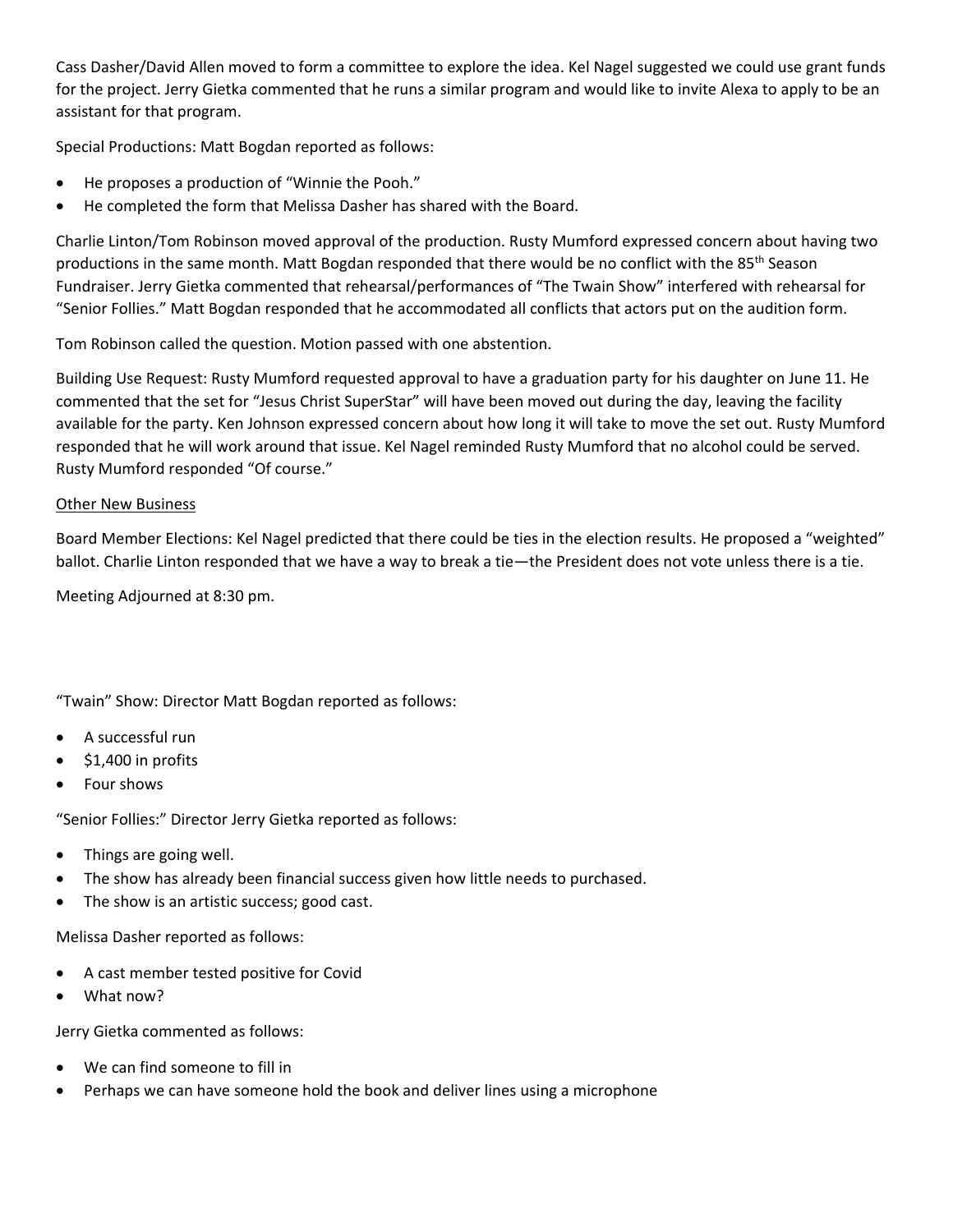Melissa Dasher commented that since the actor was at the run-though last night, the entire cast/crew has been exposed. Also, is it possible to postpone upcoming performances? In addition, will Wor‐Wic charge an additional rental fee?

Kel Nagel asked what our liability is in a situation like this.

Rusty Mumford questioned whether or not Wor‐Wic would be available during Easter weekend. In addition, we have to report to Wor‐Wic about this. Perhaps we could postpone and do it with masks and social distancing.

Shelbie Thompson stated that Wor‐Wic would be closed during Easter weekend. In addition, she would recommend using an actor in the original cast rather than a fill‐in. She needs to be notified asap so that she can pull social media posts if necessary.

Cass Dasher suggested we reach out to Wor‐Wic to ask about availability if we postpone.

Pete Cuesta stated that Covid numbers have increased. Perhaps we entering a new wave.

Matt Bogdan commented that we should postpone, better safe than sorry.

Sharon Benchoff/Cass Dasher moved that we postpone upcoming performances if it feasible to get the Wor‐Wic stage during the weekend after Easter. Motion passed.

Additional discussion as follows:

- If Wor-Wic is not available, we should research other venues.
- Rusty Mumford will send a sample message to share with current reservations. He will send it to us for feedback.

Jesus Christ SuperStar: Sharon Benchoff reported as follows:

- The show has been cast, for the most part. There will be one more callback.
- First rehearsal will be this Sunday.
- The cast list will be posted to our website.

Melissa Dasher asked if we could perhaps have a "Swing Cast."

Sharon Benchoff responded no.

85<sup>th</sup> Season Fundraiser/Concert: Rusty Mumford distributed a detailed document summarizing the feedback to this event during the March meeting. Questions/Comments were as follows:

- Sharon Benchoff asked why do a concert if people can attend a celebration for free? Rusty Mumford commented that staging a concert at "Revival" would draw in people who would not attend the celebration.
- Cass Dasher asked if "Revival" have an average audience size? Rusty Mumford responded that the size of the audience is "event specific."
- Shelbie Thompson asked if "Revival" would be the only venue for this performance. In addition, perhaps we could offer a discount to members. Jessica Windsor replied that the staging would be very different based on venue. (NOTE: The recording secretary inferred that this might be a reason that we could not easily stage the concert in multiple venues). Rusty Mumford commented that he was fine with either approach.
- Matt Bogdan suggested that we could perhaps incorporate some of the celebratory activities with a performance at "Revival."
- Sammy Barnes asked if performance dates had been selected. Rusty Mumford responded that he prefers August dates.